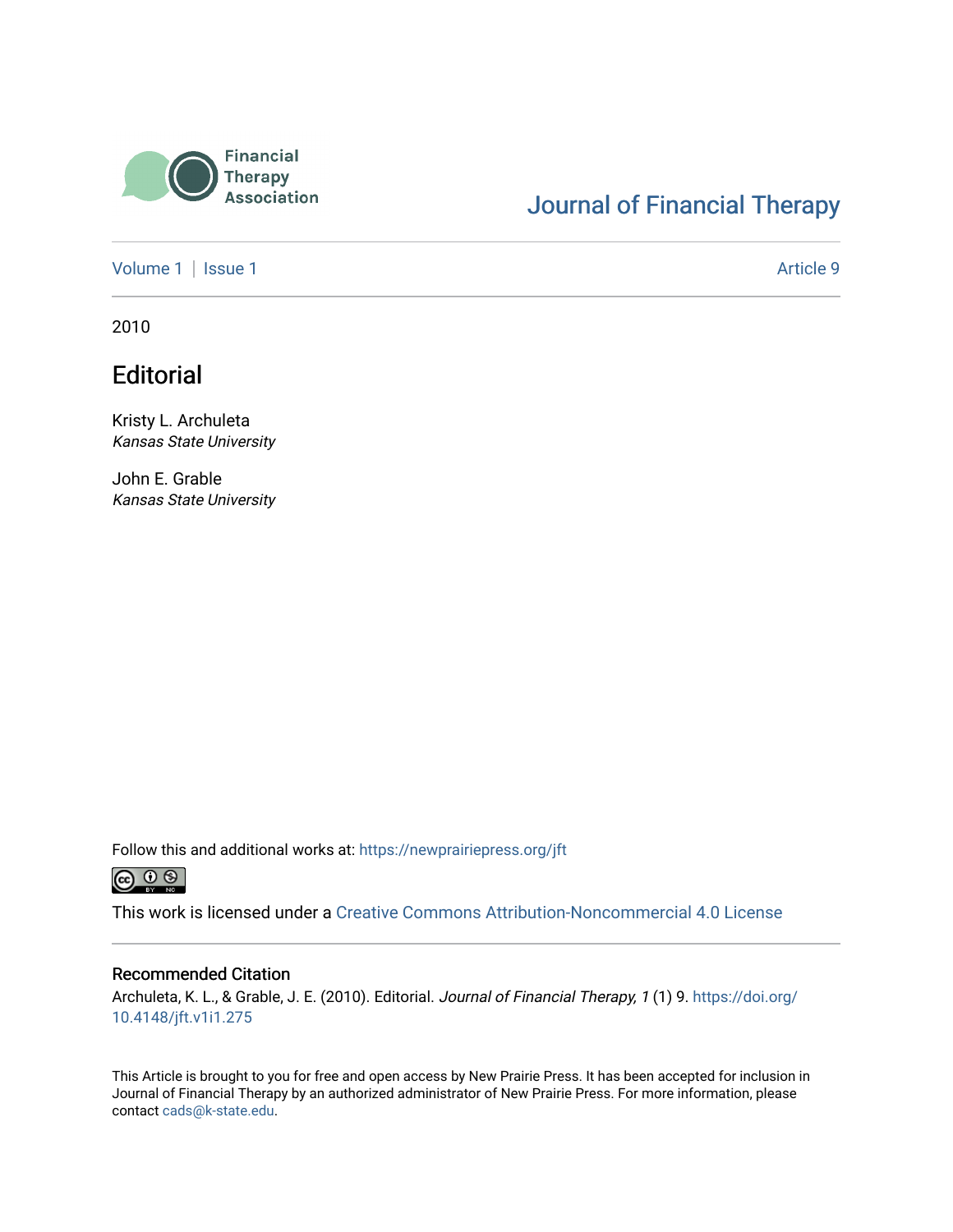# **Editorial**

## Kristy L. Archuleta  $\mathcal{R}_{\mathcal{L}}$ John E. Grable

Welcome to the first edition of the *Journal of Financial Therapy*. It is our sincere hope that the *Journal* becomes the primary source of peer-reviewed research, literature reviews, profiles, and information for clinicians, therapists, counselors, social workers, psychologists, financial planners, and others who are interested in knowing more about the process of financial therapy and the outcomes associated with clinical techniques. We welcome your contributions in the future, either through a submitted manuscript or through service as a peer reviewer. Only by working together can we continue to build a strong, vibrant, and meaningful publication.

The dream of starting a publication dedicated to outcome-based or evidenced-based clinical, experimental, and survey research (both qualitative and quantitative) in the emerging field of financial therapy originated approximately two years ago. As faculty members working in one of the nation's first programs to offer courses in financial therapy, we noticed immediately the general lack of research in financial planning, financial counseling, and related fields that actually provided evidence of techniques used by practitioners with clients. That is, it was common for us to hear stories from practitioners about the great work they were doing with clients. In every case these practitioners proclaimed that they had a model or method of client interaction that was not only unique but also effective in changing client behavior and attitudes. However, when digging deeper we found little empirical evidence to support such claims. This does not mean that these practitioners were charlatans. Rather, it meant that they probably had never submitted their model for critical review (e.g., clinical testing) and if they had, the results from the review had not been published.

ISSN: 1945-7774 DOI: 10.4148/jft.v1i1.275 i © 2010 Journal of Financial Therapy Association The situation was really no better on the academic side of the ledger. There are a number of world-class journals dedicated to publishing high quality peer-reviewed household, consumer, and personal finance research. As authors we have published in these journals. Our problem emerged when we began searching for published treatment manuals, clinical outcome assessments, experimental studies, and evidence of program effectiveness. Our intent was to (a) begin training students to become financial therapists, (b) incorporate different outcome-based models into the curriculum, and (c) commence testing practitioner models in a university setting. That was our intent. Reality quickly set in. What we found is that the vast majority of research published in the leading journals tends to be entirely survey based. This makes sense. Financial planning and financial counseling are relatively new professions. Much of the academic work that has been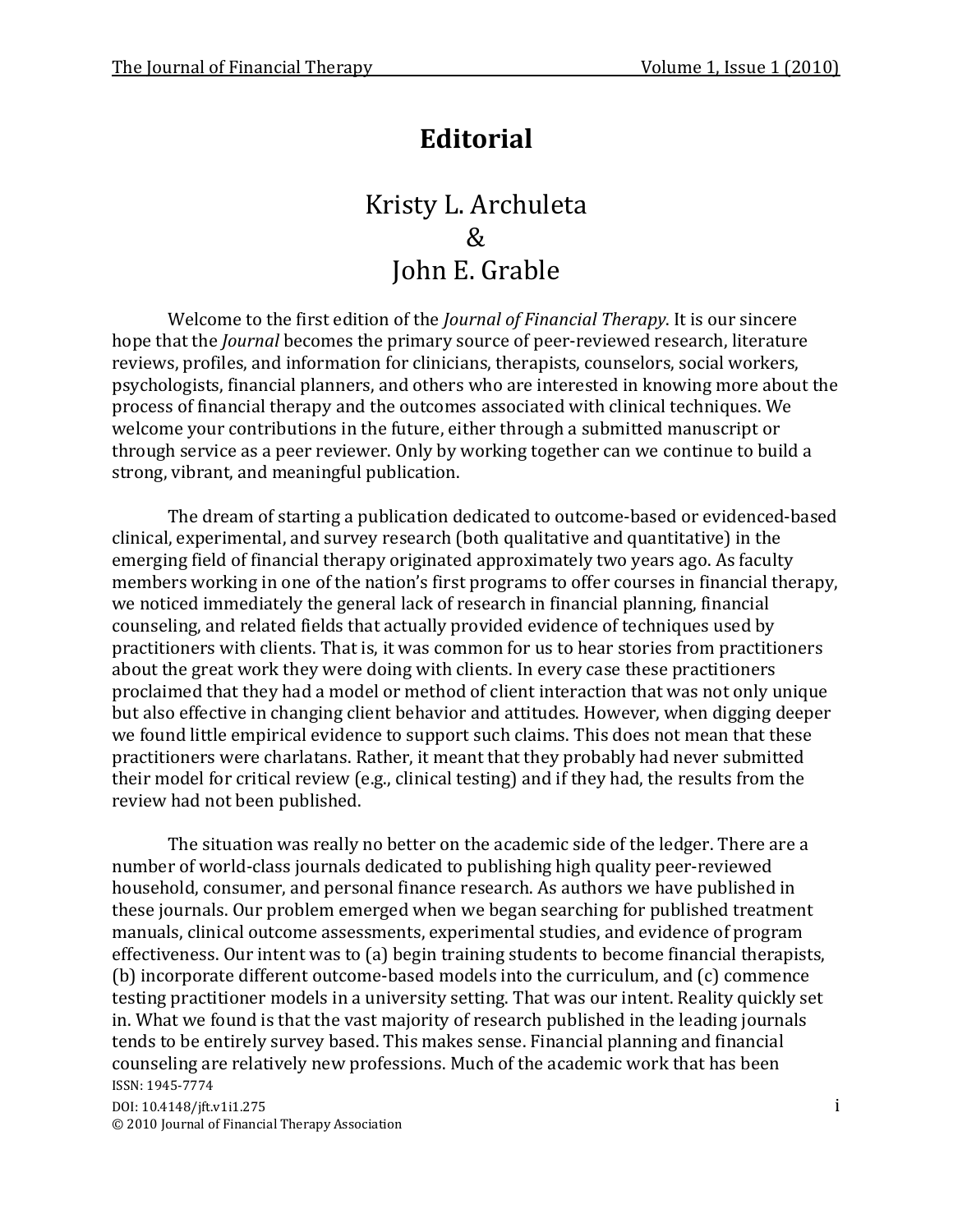conducted has focused on testing assumed relationships between and among variables of interest to practitioners, researchers, and policy makers. The few studies that have been published on specific treatment plans and techniques have tended to be descriptive and lacking in empirical detail.

This does not mean that practitioners and researchers are not doing quality clinical, survey, or experimental research on the outcomes associated with client treatments and interventions. What is apparent is that there are few forums available for this type of research to be published. From what we have learned, it appears that much of the outcomebased research that has been conducted has been confined to program assessments. The evaluations, to date, have almost entirely been internal quality of control exercises, often required as a component of a non-profit organization receiving a grant to provide financial counseling services. The few studies that have been designed from a purely clinical or experimental viewpoint tend to have very small samples and limited national generalizability. In the household, consumer, and personal finance fields it is nearly impossible to push forward such studies into a journal publication. The academic world, as of 2010, is captivated with generalizability. This means that small sample, non-parametric, studies are nearly impossible to publish.

One might assume that researchers could easily move into social science periodicals that are more comfortable publishing small sample/participant research. Unfortunately, this is not the case. First, the psychology, sociology, and therapy journals are already inundated with manuscript submissions from researchers and practitioners working in the domain specific field. For an editor to consider a submission from someone in the emerging field of financial therapy is a risky course of action. This means, from an editorial point of view, that a manuscript addressing a mainline topic might be rejected if the financial therapy paper is accepted.

These are the facts that we faced when attempting to build into our traditional financial planning curriculum aspects of financial therapy. It dawned on us that what the field really needs is its own outlet and voice. We determined, in other words, that the emerging field of financial therapy could not rely on the generosity of other disciplines to highlight the good work that financial therapists, both practitioners and researchers, are doing. Rather, we needed to create a forum for dialog among those who are interested in this new professional field of study. We have also noticed that in the financial counseling and planning fields that researchers and practitioners tend to segregate themselves instead of collaborating and utilizing each other's strengths. This makes sense because in their education and training programs collaboration and communication between researchers and practitioners is not generally emphasized. We hope the *Journal* provides a platform for practitioners, clinicians, and researchers from diverse disciplines to learn from each other, value each other's work, and collaborate with each other. This way, researchers can conduct research that is useful to practitioners and clinicians and practitioners and

ISSN: 1945-7774 DOI: 10.4148/jft.v1i1.275 ii © 2010 Journal of Financial Therapy Association